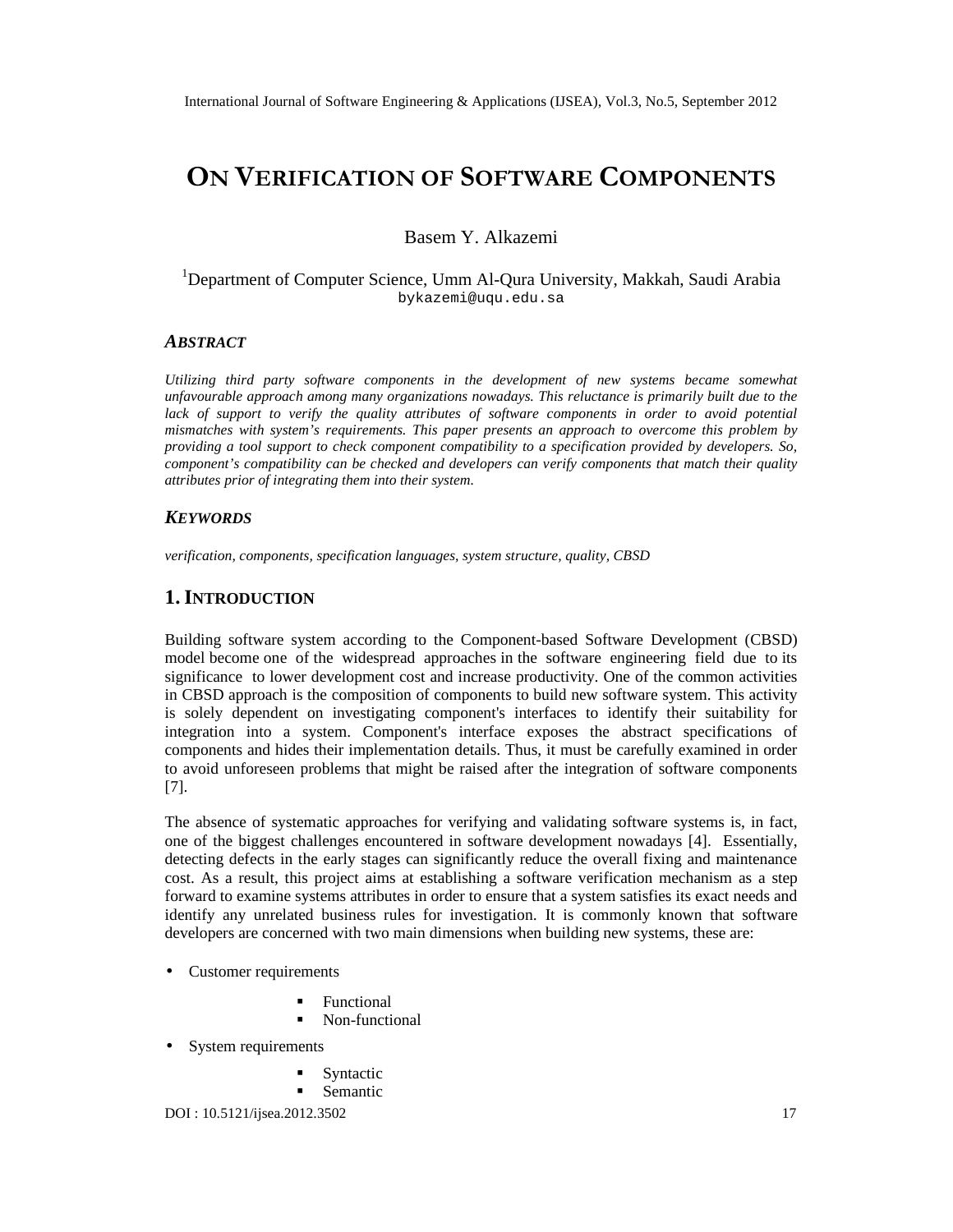Every dimension from the above incorporates a number of metrics that provide the baseline for measuring compatibility. So, a software system can be considered as a perfect-match solution for a problem domain if it satisfies all the characteristics of the identified dimensions. This work assumes that software components can be integrated in a system only if they provide the required behaviour and also conform to the system's structure at hand. This assumption is motivated by the fact that developers may find components that provide the right match to their required behaviour and use them into their system, but soon they discover that components failed to operate due to missing some of their required methods, for instance, or being configured according to different assumptions than the ones required by a developer.

We distinguish between two different types of components matching, behavioural and structural matching. This separation between behavioural and structural match can help to understand the characteristics of software component in more formalized manner. Achieving both types of matching is the ideal scenario where a component can be considered as an exact match to the requirements of the system at hand. We believe that satisfying the behavioural match is not enough to ensure that a component can be a fully operational one, hence this work concerns verifying some of the key characteristics of the structural match as a step towards achieving comprehensive verification model for software components. The structure that a component conforms to is named as its *physical properties*; it defines the values for a pre-defined set of characteristics that a component must satisfy in order to match the structure imposed by a system. These characteristics constitute part of component's interfaces. For example, one of the physical properties of a Java application is that it must contain a method called "public static void main(args [])". Based on our practical examinations of a number of software components, we identified that the characteristics defined by the physical properties of software components are distinct in nature and different from one structural type to another. As a result, we believed that it is useful to utilize the characteristics defined by components' physical properties to establish the basis for verifying component compatibility to system requirements.

The project will be discussed in seven sections, including this introductory one, followed by an explanation of the idea of the physical properties of components as defined in this project. The third section will look at the components compatibility scale, and the following two sections – four and five – will look at the verification and validation processes, and then discuss the approach in terms of design considerations of SpecJ. The related works is given in section six. Finally, in section seven, some conclusions will be offered, and suggestions for further work made.

# **2. The Physical Properties of Software Components**

We refer to the physical properties of software components abstractly as the contract that allows components to work in a system. Both components and a system must agree upon a pre-defined contract in order to allow for a component to be integrated into a system. The contract is commonly represented by components interface. The characteristics defined by an interface capture the behavioural and structural aspects of software components. Based on the exhibited characteristics of a component's interface, a component can be identified and integrated. Component's interface can be represented directly in the code of the component (e.g. Java Interfaces) or by using additional files that describes the visible attributes and methods of the component.

Two types of interfaces are distinguished that we adopted the terminologies behavioural interface and structural interface. The behavioural interface exposes the set of services that a component can provide to their clients. Obviously, this interface is the key to identify if a component is of any interest to a developer as it is the first thing that can be examined. However, the behavioural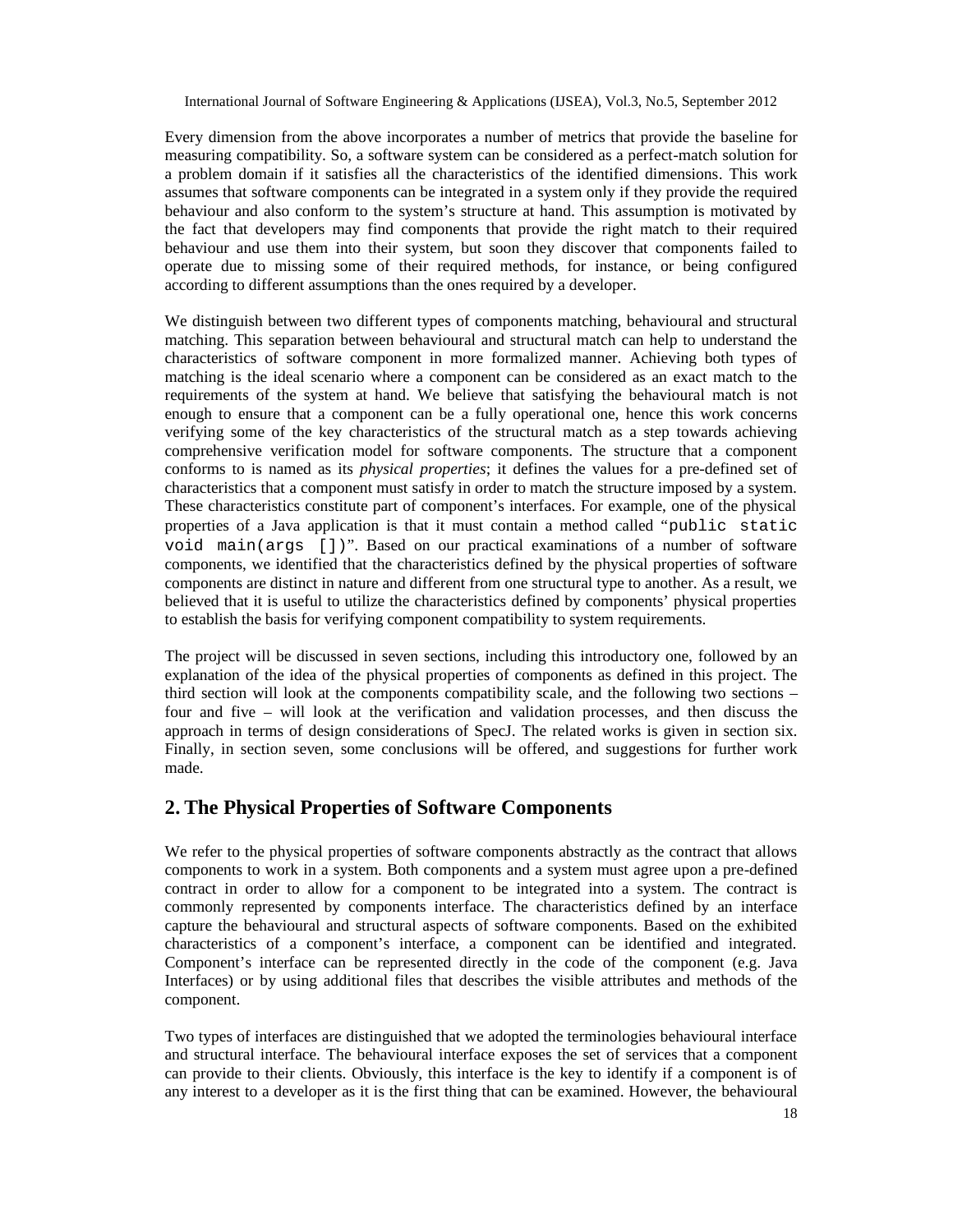interface is not so important when it comes to integration as the component will not be of any value if it cannot be integrated into a system; hence structural interface comes to the picture. The structural interface defines the physical properties of software components that if matched to a system's properties the component can work in that system. In fact, this interface is significant to examine aspects about components integration, as it is responsible for identifying whether components can physically fit into a system or not. For example, an Oracle 6i form will not fit directly into Microsoft SharePoint system due the lack of web-based support indicating a mismatch occurrence in the structural characteristics. Thus, the notion of structural interface is the main focus of this paper. Overlooking behavioural interface in this research does not mean that it is not of any importance, but our aim is to support software developers to refine their searching criteria with additional characteristics that are defined by structural interface.

Consider the android.app.ApplicationContext.Application class as a possible example of a system that a developer wants to add some functionality to it by incorporating new classes. The system provides an extensible environment that precisely defines how new classes can be added to the system, and also establishes the basis for defining the relationships between all the classes. The structural interface of the abstract class requires the following methods to be implemented by a generic Java class in order to fit in the android system:

```
protected void onCreate(Bundle savedInstanceState);
protected void onStart();
protected void onRestart();
protected void onResume();
protected void onPause();
protected void onStop();
protected void onDestroy();
```
These methods represent part of the structural interface that must be implemented by a class in order to fit into the android system. Based on examining various components types, a number of key physical properties are identified to characterize the structural interface of software components, they are:

- **Format** refers to the syntax that undergirds a component and which is used to write it. At the level of source code, for example, this refers to the programming language. Thus, if a given system has components written in Java, an additional component that is created in FORTRAN will not ultimately be suitable.
- **Entry point** refers to the code used in the first block of program that is used in initialization of a given component. Some components control the initialization of a process, or create a methodology for execution of a task, while others require specific files in order to operate. For example, a Java application designed to be "stand alone" requires "public static void main ()" for initialization, compared with plugins for android applications that start up using "AndroidManifest.**xml**". Components must use the same mechanism for initialization in order to ensure proper operation.
- **Fault Handler** is the term for a fault in a component within any stage in the running of a program, and the response of the software to that fault. If a system assumes that components will react with a particular "recovery action" when failures occur, a newly built component must have the same sort of reaction system.
- **Dependencies** are the components that use dependencies, which also need to align with the expectations of a given system. Java systems, for example, require composing components (called Java classes in this case) to run using a particular library termed "java.io" in order to correctly run any input/output functions. Android systems, on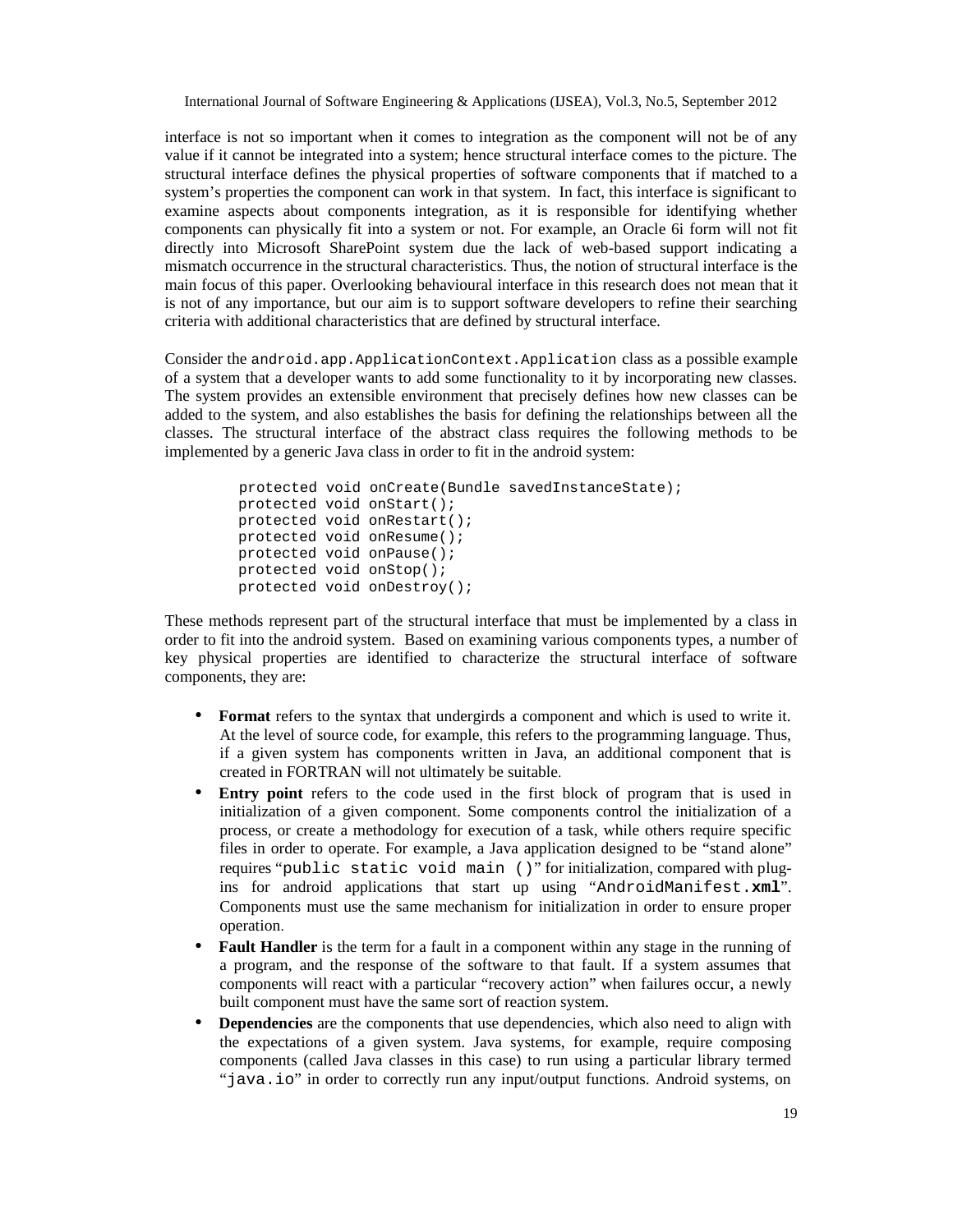the other hand, use custom built library as their required components, for example "android.intent.action.MAIN", which controls for the execution of a function. Each component of a given system must thus use the same external dependencies.

- **Data I/O** comes into play once a given component of the software has been initialized and is ready to process received data, or send out data packages. How data is handled must align with the base system. The parameters for the reception of data, for example, include requirements for reading data from a file, and must fit with the existing input system. A single data-exchange model must be created, for example a push-model or a pull-model, since the two cannot be used within the same system's components.
- **Control flow** controls the exchange of component information, so that a given component is able to synch its execution with other components. This is done so that once the component has completed its task; control can be handed back over to the central system. In some systems, however, components work asynchronously, so how the execution of different components is carried out must be identified if they are to be integrated.
- **Design** is the invocation of a sequence of components that must be activated in a particular way in order to achieve optimal functionality. A compiler, for example, is made up of a reader component, which reads a file then takes the data to be stored in another temporary folder from where it will be buffered before it is processed. Then, an analyser component is activated that uses the data stored by the reader. If the analyser component is activated first in this sequence, there will be an error, and the system will fail to execute its desired action.

It is essential to identify each of the elements outlined above in order to understand and determine whether a newly designed component will physically fit and function within an already built system. A developer must first identify the characteristics and their values precisely, in order to ensure that the proper code is used. For this project, a prototype of specification language was developed, namely *SpecJ*, that describes components in relation to the identifiable syntactic constructions of their properties. This was carried out without regard to the behaviour of the component or the meaning of the construction. Take the Java Method, where the aspects of syntax that were identified had to be separated from the semantics that defined method (for example that result in a failure handling).

The main consideration of our designed language is to return a "true/false" answer with respect to matching a component against the characteristics defined by their corresponding physical properties. This consideration has the advantage of facilitating a tool to check automatically the availability of the characteristics in the structural interface of software components without so much of human intervention. The prototype of SpecJ has been developed mainly to formalize some of the characteristics identified by the structural interface, hence can serve as a verification mechanism that checks source code conformance to the required physical properties of a system. SpecJ is simply an XML-based document that defines the physical properties of a software component that can be utilized by a tool (e.g. ParseX) in order to examine the compatibility aspects of source code components. We are going to discuss the compatibility scale in the next section and identify where our intended specification language fit into that scale. Table 1 below lists the syntax of the SpecJ language.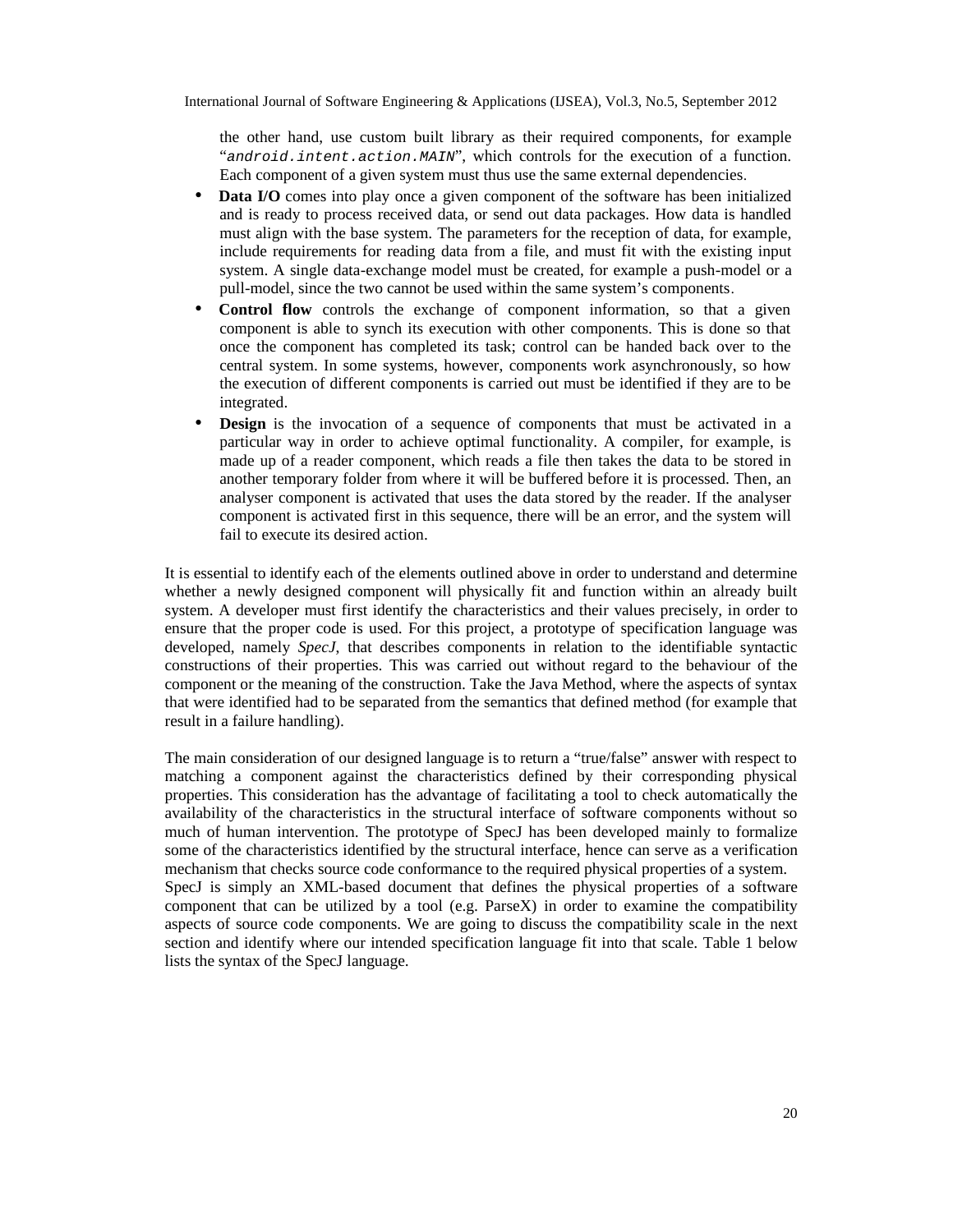| Tag                                                         | <b>Description</b>                               |  |
|-------------------------------------------------------------|--------------------------------------------------|--|
| <specj></specj>                                             | Identify a document is SpecJ specification       |  |
| <specj>\<name></name></specj>                               | Define the name of the type                      |  |
| <physical_properties></physical_properties>                 | Capture the properties of a component type       |  |
| <physical_properties>\<block></block></physical_properties> | Define memory address from source code           |  |
| <block>\<name></name></block>                               | Define memory name                               |  |
| <block>\<data_input></data_input></block>                   | Define component input data stream               |  |
| <block>\<data_output></data_output></block>                 | Define component output data stream              |  |
| <block>\<failure></failure></block>                         | define exception handling mechanism              |  |
| <block>\<file></file></block>                               | define external file that architectural type use |  |
| <block>\<storage></storage></block>                         | define temporary memory                          |  |
| <data_input>\<sequence></sequence></data_input>             | identify the sequence of input data              |  |
| <data_output>\<sequence></sequence></data_output>           | identify the sequence of output data             |  |
| <sequence>\<type></type></sequence>                         | define data type                                 |  |
| <failure>\<type></type></failure>                           | define the type of exception handling            |  |
| <dependencies>\<lib></lib></dependencies>                   | define required resources                        |  |
| <file>\<name></name></file>                                 | define the name of file                          |  |
| <file>\<type></type></file>                                 | define the type of file                          |  |
| <storage>\<name></name></storage>                           | define memory address                            |  |
| <storage>\<type></type></storage>                           | define memory type                               |  |
| <type>\<sub-type></sub-type></type>                         | define specialized file type of a generic one    |  |

Table 1. SpecJ Specification

# **3. COMPONENTS COMPATIBILITY SCALE**

Components compatibility ranges on a scale from "not compatible" to "Fully Compatable" as illustrated in figure 1.



Figure 1: Compatibility scale

The first category on the scale, not compatible, is not of interest but we mentioned it here to indicate that source code component that does the required functionality might be found but does not fit in the system at hand. The compile-time compatibility category captures all the aspects that make certain source code components compile without problems. This is what most IDEs check for. Run-time compatibility includes aspects that make a system run without problems. For example, certain system requires its components to read from a file, or certain component must be a thread-safe. Usage compatibility category captures the aspects related to getting at component's functionality. For example, when a certain component might need to run, or what methods a component must have to be invoked at certain time, or where a component must be located so the system can find it, or registration is required before invoking component services. In fact, this category seems an important one as it tells the developer about how certain component can be utilized. The last category on the compatibility scale is the fully compatible; this is where components satisfy, in addition to the previous three categories, the behavioural requirements. This is not the concern of our SpecJ at this stage as it is related to the functionality of software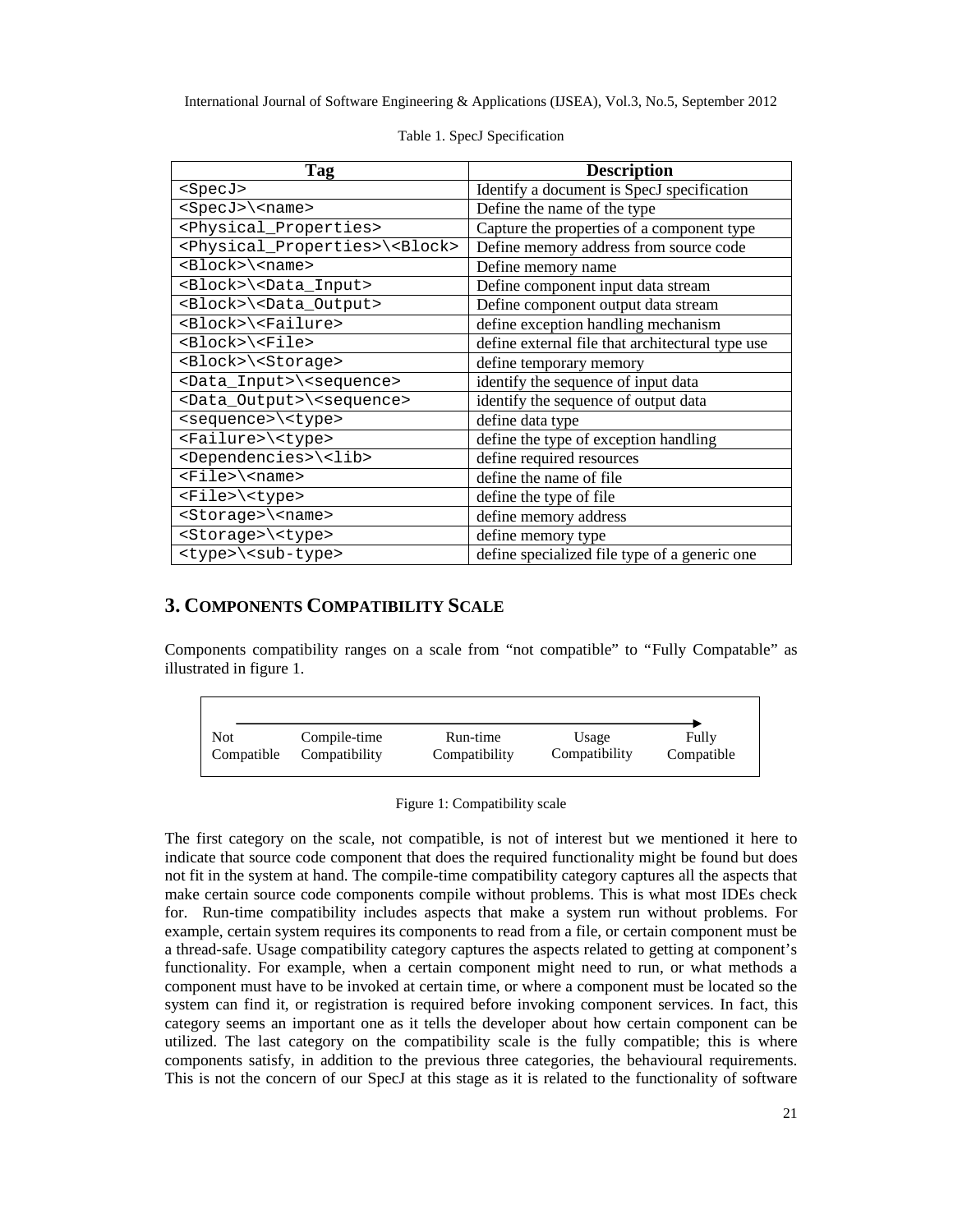component that we ignore in this work. Our proposed SpecJ captures the three categories in the middle of the scale (i.e. compile-time, run-time, and usage compatibility). In fact, the compiletime compatibility check is left to IDE's, so no detailed information are captured by SpecJ with this regard apart from specifying the primary language of certain software component and its dependencies, then IDE's can do the subsequent check. The run-time and the usage compatibility are the core criteria for measuring component compatibility in this work, therefore our SpecJ characteristics are influenced by these categories.

#### **4. VERIFICATION PROCESS OF THE PHYSICAL PROPERTIES**

We have developed tool called *ParseX* purely in Java using a common Java editor that check components against the physical properties definition represented in the SpecJ prototype. The approach followed by the ParseX tool for matching the physical properties to a provided component is based on utilizing the notion of compiler associated with the programming language to check the syntax of a component and also identify whether a component is missing any of its required sub-components. The tool works by automatically generating a "XClass" –an executable Java class– Java class from the provided specification document that describes the physical properties of the required components. The XClass class contains code to verify all of the features specified in the SpecJ document. The tool then compiles and links the generated Java class with the source code of the provided component. If no compile-time or link-time errors are raised, this indicates that the provided source code matches the physical properties that were used to generate the XClass, and the tool returns a positive result. If compile or link errors are raised, this reflects a mismatch and the tool returns a false match result. Figure 2 below illustrates the proposed verification process.



Figure 2: Verification Process

We have conducted some experiments to evaluate the applicability of SpecJ to capture the physical properties of some commonly known systems types. EJB has been selected as one possible type of systems for the evaluation of our approach. So, the experiment aims at verifying whether randomly selected open-source software components conform to the EJB physical properties, hence can be compatible with any EJB=based systems.

Text matching in open-source repositories was used to search for the string "EJB". A list of 312 results that contained the phrase "EJB" were returned as in 03/2012. We applied the ParseX tool against all the 312 components in order to identify if they match our SpecJ description of the EJB physical properties. SpecJ description for the EJB physical properties is given partially in Figure 3.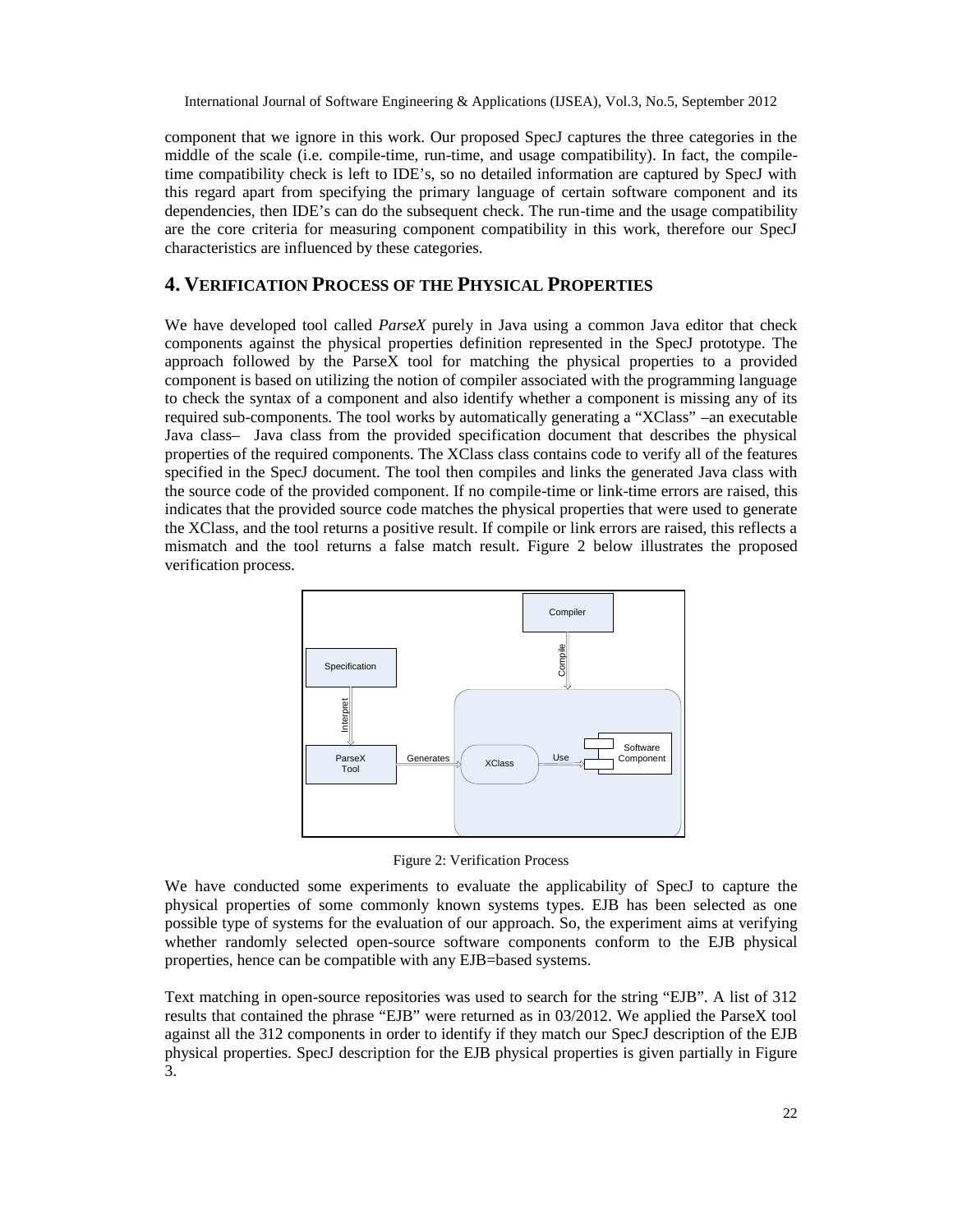The ParseX tool identified that 301 of the 312 components matched the EJB SpecJ document. The remaining 11 components were flagged as not matching. To check the validity of the generated results, all the 312 components identified as EJB were examined on an EJB based system. It was found that all the 312 components ran successfully, including those components that the ParseX tool identified as being instances of the EJB type.



Figure 3: Simplified listing of the Physical Properties for EJB

Inspecting by hand the source code of the 11 components that returned negative result by the ParseX tool showed that all the components matched the basic properties defined by the EJB specification. After examining the possible reasons for the conflict in results obtained by the ParseX tool and by trying the components on the EJB system, the reason for the conflict was identified. The 11 components for which the negative results were returned by the ParseX tool seemed to be obtained lacking some of their required dependencies; assuming that they are going to be deployed in will provide these libraries for them. As a result, the compile-and-link process in the ParseX tool failed. This was the main reason that caused the ParseX to return negative results and not because these components were not conforming to the EJB specification. So, this result is considered a false negative result as the failure in the compilation was not caused due to missing any of the characteristics of the EJB specification but it was related to missing custom type dependencies that components require after their execution in an EJB based system. Despite these false negative results, the results obtained in this iteration are promising. However, this experiment uncovered some additional aspects that we may need to consider in the next version of SpecJ.

In summary, this experiment demonstrated that the notion of structural interface can be utilized for the purpose of verifying component compatibility at the structural level within the scope identified in this paper. The experiment showed that the defined characteristics of the EJB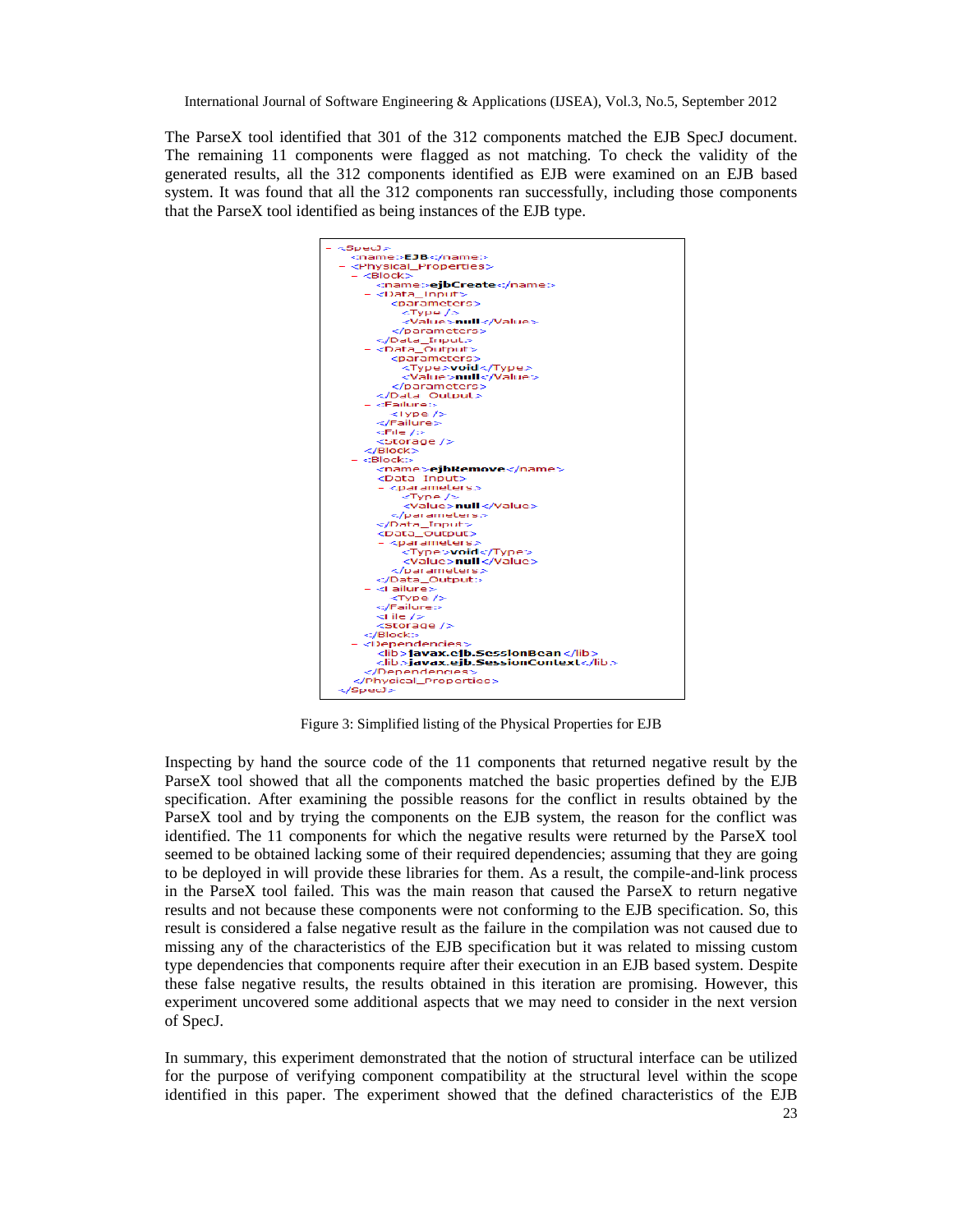specification represented by SpecJ have been automatically checked against a number of real software components, hence the ParseX tool can be considered as a semi-formal verification mechanism.

# **5. SPECJ DESIGN CONSIDERATIONS**

SpecJ captures several characteristics representing the physical properties that software components matched. The main design considerations addressed by SpecJ include the following:

- **Separation of concerns**: The expression "Concerns" represent the requirements that are fulfilled by a software system to accomplish certain task including performance, security, and functionality. The idea of separation of concern is not new in the field of software engineering. In object-oriented programming, the induction of classes enabled separating between different functional concerns within the component's source code. Whenever new key functionality is required, a class can be generated to capture a required behaviour. However, object-oriented languages still cannot separate between all kinds of concerns within component's source-code, especially those concerns that are related to non-functional requirements. For example, one may not able to tell which methods within a Java class are part of the implementation of a "bubble sort" functionality that is the main functionality of the class from the methods responsible of providing "logging" functionality within the same class. Aspect-oriented programming (AOP) established a mechanism to tackle the problem of separation of concerns that object-oriented approaches cannot address efficiently. AOP approach is fundamentally built on separating between different functional behaviours that are seen tangled in component's source code. AOP achieved the separation of concerns by introducing the notion of *point-cuts* that marks places within the source code to reflect potential concerns. For example, point-cuts could be placed at the beginning of a method's body to reflect starting method's execution and at the end to indicate finishing the execution. Whenever a point-cut is reached by the thread of execution special code is executed, this code is named as *advice* in AOP terminology. So, from the earlier example (i.e. bubble sort functionality and logging functionality), the "logging" source code that was mixed with "bubble sort" functionality source code in the case of object-oriented programming is substituted by advices in AOP. As a result, component's source code became more modular and maintainable as concerns are nicely separated. However, AOP is not concerned about capturing components structural interfaces, as a result, one may not able to tell which components source code is responsible of providing certain behaviour and which one is responsible for the physical matching of components into a system. For instance, AOP is not useful to tell what source code responsible of exchanging control and data among components and the source code responsible of performing a required computation within components. In fact, AOP primarily addresses developers needs in case of changing requirements after a system, or part of it, is been built but not their needs in case of incorporating components to build a system in the first place. Although AOP can separate between components concerns, it cannot help to establish how one component might be replaced from a system and how new component might be placed instead. In short, matching components together in a system is not a concern of AOP as it seemed that components compatibility aspects are left to be sorted out by programmers.
- **Data & control encapsulation**: Say an atomic component is found and wanted to be integrated in a system – an atomic component is a one that has no further sub-components. Components may describe methods to manipulate their data. They also may have states to preserve data either locally inside components or on external places (e.g. Database). Some components may further implement methods to enable reaching data within components in addition to other methods to pass control to them. SpecJ encapsulates data and control that constitute part of components' structural interface. For example, a component may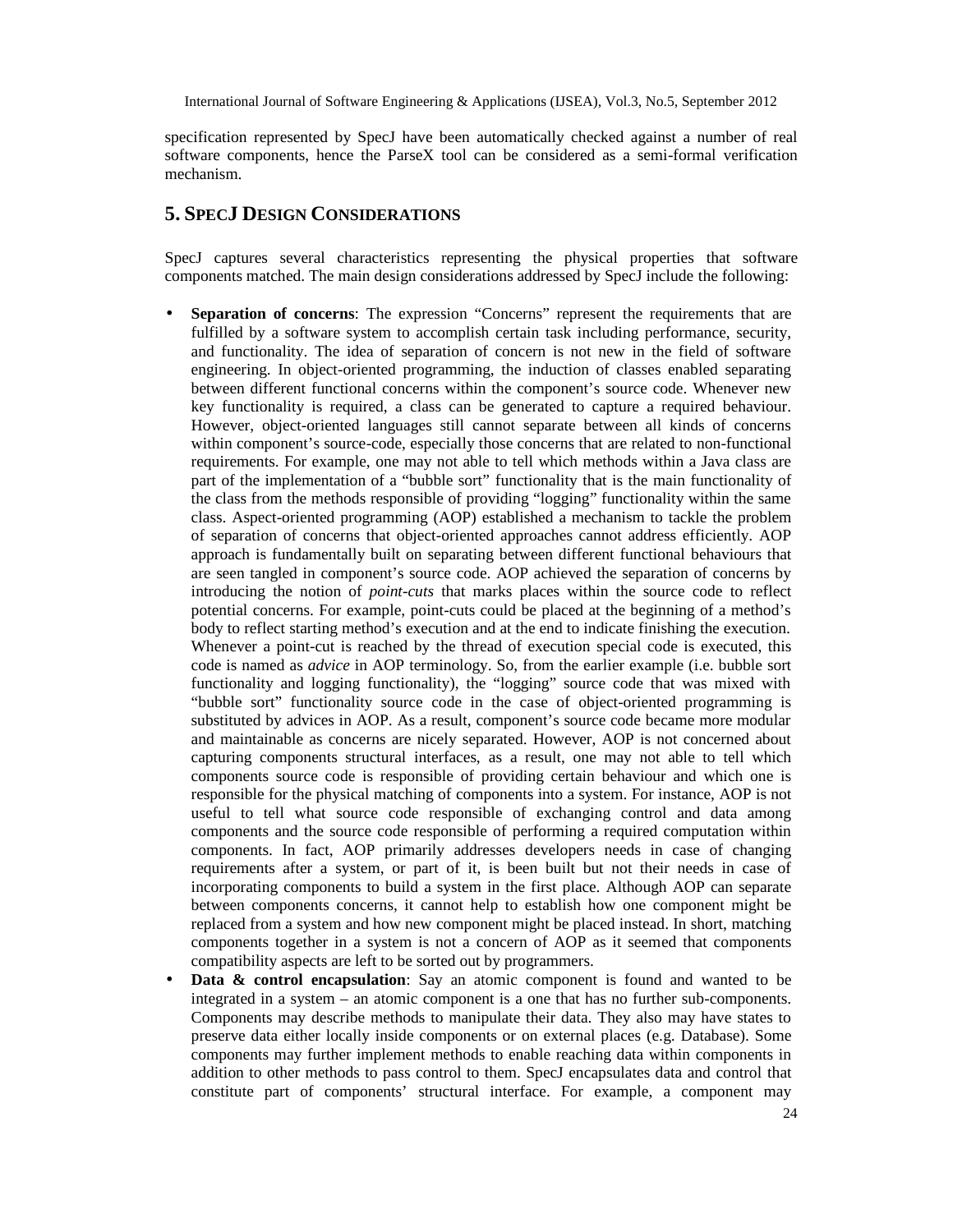implement methods called "public void setX(int x)" and "public int  $q$ etX()" that must be used to manipulate some of its states data. Also, the component may implement a method called "public void run()" that must be invoked, by a system or other components, to start running the components, hence passing control to it. These methods are regarded as part of the structural interface description of the component. The methods indicate the allowable ways of data and control interaction by the component. So, a component can be seen as satisfying data manipulation requirements using, for instance, JavaBeans structural interface and also control can be passed to it using the corresponding life-cycle interface. Capturing these requirements precisely by the SpecJ helps developers to decide what modification is needed. So, they may either modify the components they found to achieve data manipulation and control passing in the way expected by the system, or modify their systems to satisfy requirements that components are expecting from a system. For example, if control must be passed to a component by invoking a method called "public void run()" then a system must adhere to that requirement and have the necessary invocation to that method, alternatively, if a system requires its components to implement a method called "public void start()" to control components execution then components must implement this method in order to fit.

- **Hide implementation details**: Hiding implementation details is an important aspect as far as CBSD is concerned, so developers can utilize components based on their defined interfaces without worrying so much about how their behaviour is achieve by implementation (e.g. what data structure is been used) as far as components fulfil the required functionality and fully compatible. Once a component that provides the required functionality is found, developers can utilize the attached SpecJ description to understand component's interface. If developers must know how the component they found accomplishes its behaviour then they need to inspect the internal source code of the component. So a system can interact with components through their structural interfaces, an advantage of this is to avoid any harm to the system in case components have been changed with other ones to meet new requirements (e.g. performance) as components interfaces are still unchanged. For example, say an implementation of "writeToFile" method is required to provide the functionality of writing text to a file in the disk. To plug the method as a component into a Java Application, the method must conform to Java standards and also be wrapped by Java class. So SpecJ will be simply represented, in this case, as the Java class, whereas the internal properties is the Java method "writeToFile" that is considered as an atomic sub-component.
- **Component modification**: SpecJ captures the structure of software components that by which they can work into a corresponding software system. Defining the structural types using SpecJ facilitates knowing what needs to be modified in order to fit components in different system types than the one they were originally taken from. The ability to perform such modification between system types can enhance components reusability as it bridges the gap between what developers need to what actually available for them. For example, if developers need to modify an "EJB component" to turn into an "Android System", and the SpecJ descriptions are known to them for both types then the modification can be applied accordingly. In fact, a tool might be utilized to perform the modification automatically. If component's functionality needs some modification, then some of the composing subcomponents require replacing with others that meet new functionality. Modifying components functionality is similar to modifying system's functionality as a software component can be considered as a system by its own that is composed of a number of subcomponents.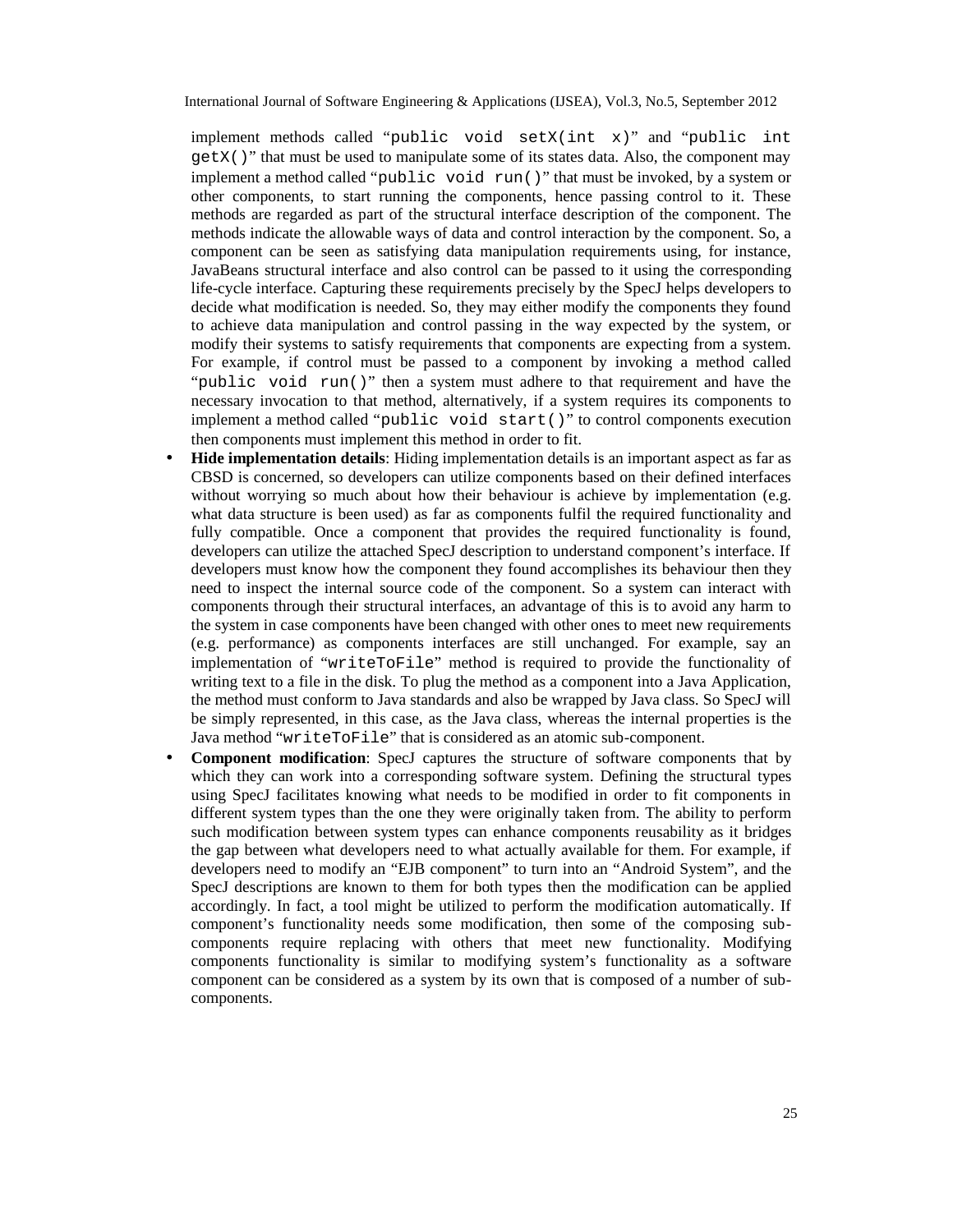# **6. RELATED WORK**

The ideal case in which a system can be accepted by a customer is if it provides the exact services and also performs as expected. Based on that, our distinction between behavioural and structural interfaces of software components is used to draw the context for our work. The verification and validation (V&V) must cover both types of system properties in order to certify a system for customer satisfaction. In practice, the V&V techniques yield a number of key attributes; including:

- typical development life-cycle stages
- model-driven engineering (MDE)
- reuse based Software Engineering
- requirement tractability
- product-lines engineering

We consider the above attributes as the framework for conducting the survey work in this section in order to ensure that the survey is comprehensive and bias free.

Cheon et al [1] introduced verifying and validating framework for investigating Programmable Logic Controller (PLC) characteristics in order to build safety-critical systems. The V&V tasks includes preparation of software plans and V&V procedures, a checklist review and fagan inspection [2], requirement tractability analysis, formal verification methods, and life-cycle based testing. The main objectives of their approach are to obtain the correct functionality, performance, reliability, and safety that satisfy the requirements of critical systems. They used the generated PLC to build a prototype of an engineered safety features-component control system (ESF-CCS) in the KINCS project. They claim that this framework matches the specification of critical systems. Cha et al [3] establish a software qualification model for verifying and validating PLC that is applied to Reactor Protection System prototype for Nuclear Power Plants (NPP) based systems. Their V&V model is characterized by defining inputs, tasks, and outputs for every phase of a software life-cycle. A new software analysis process based on the HAZard OPerability (HAZOP) methodology has been developed to improve safety attribute of critical software systems. Their experiments revealed the optimization of software V&V modelling and the usability of their approach to be extended for different software development contexts (e.g. railways, medicine). Gherbi et al [5] designed a domain model for Availability Management Framework (AMF) configurations, called MAGIC, that validates services compliance to applications requirements. The validated configuration overs the set of services to be managed by AMF in a system, types and relationships of services, and the deployment of services on clustered nodes. A tool that automatically generates AMF configuration for different service types to facilitate compatibility checking has been developed. Barbosa et al [6] established a methodology for evaluating COTS products by evaluating the impact of applying robustness te sts and fault injection tests. Their approach has been evaluated on RTEMS operating system for satellite applications. Their experimentations revealed the lack of wrapping interface that eliminate potential failure of a COTS component to spread across the other parts of a system. In addition, they have identified that the component lacks any failure detection mechanism. The outcome of their experiments indicated that some COTS products are not safe to use even though they might satisfy functional requirements. IEEE standard 1012-2004 [9] established a V&V framework in the context of the typical software development cycles. They consider V&V as a process model that encompasses a number of activities described by to three main dimensions; inputs, tasks, and outputs. The inputs are the set of prerequisites that must be satisfied for a process to launch. Outputs, nevertheless, are the outcome of executing a process. Tasks are the set of activities that must be accomplished internally to generate outputs based in the provided inputs. The key scope of this standard is to determine whether a product that resulted of a given activities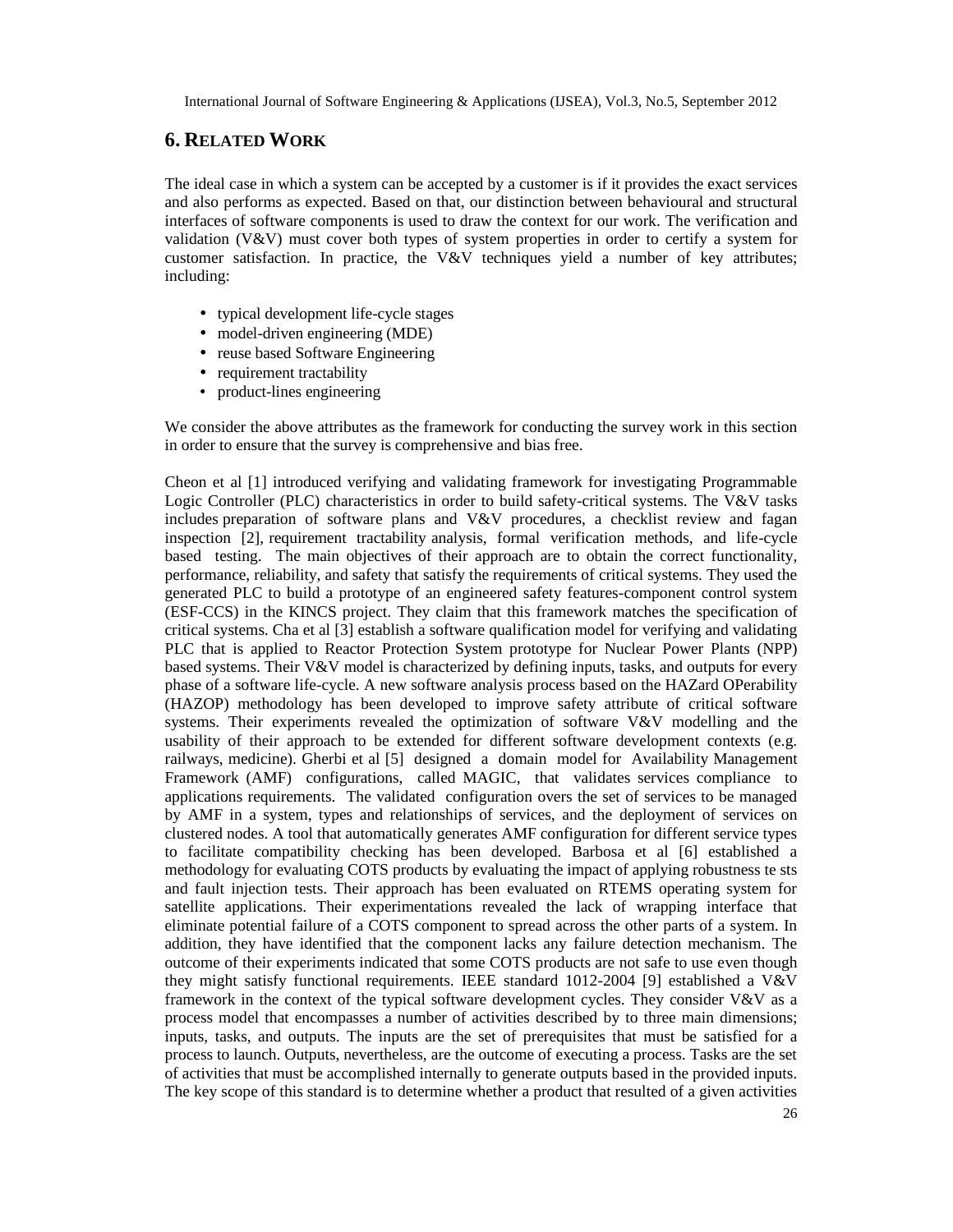conforms to the requirements for starting that activities in addition to its compliance to user needs and use -cases. For example, in requirement  $V&V$ , the task of generating requirement traceability table must have SRS as an input in order to deliver the desired traceability table as an output. The VERDE [10,11] framework that is still under development in a recent ongoing project owned by ITEA2 and targets V&V for real-time embedded systems (RTES). They identified that, in reality, V&V activities start only after implementation and integration is completed, hence fixing defects can be very costly and time consuming. As a result, the main objective of this project is to address the challenges of systematically verifying and validating non-functional characteristics of software systems at early stages of their development. NASA established a V&V approach in their product-line for examining the development of mission-critical software systems [12,13]. Their V&V framework assumes a number of key requirements to be satisfied in order to enable V&V:

- establish rigorous traceability
- the presence of detailed documentations
- source-code accessibility
- use small configuration units

Pesola [8] defines a framework for product V&V incorporated along with all the different stages of any software development life-cycle. The framework is composed of three main elements; phase, methods/techniques, and tools. Although these elements are somewhat abstract, it can be customized to suite the need of different business cases. Table 2 below illustrates a customization of Pesola's framework to suite the need of a typical software development life-cycle (e.g. waterfall).

| <b>Phase</b>            | Methods/techniques                     | Tools                       |
|-------------------------|----------------------------------------|-----------------------------|
| Requirements definition | Rapid prototypes                       | $\overline{\phantom{0}}$    |
| Design                  | Model reviews and modelling guidelines | <b>Enterprise Architect</b> |
| Implementation          | Defect detection in editor             | Eclipse                     |
|                         | Static code analysis                   | FindBugs                    |
| Testing and integration | Model-based testing                    | Conformig Qtronic           |

Table 2: Pesola's framework customized to Waterfall life-cycle [8]

It is obvious from the above surveyed work that  $V\&V$  is significant to be incorporated into the software development process either as an embedded or a separate process that runs in parallel. It seems crucial that V&V activities are to be performed by independent parties those are not directly involved in the development process in order to identify defects more effectively, hence the notion of IV&V was coined. Moreover, V&V framework must consider all the development stages of a software development process whether the development adhered to standard models or was done in an ad-hoc manner. All the work discussed above seem to focus on V&V activities that are conducted for software development organizations, but customers approval are not addressed in any of the presented work. It might be obvious that customers may not be aware of the technical details of the non-functional characteristics of the system they are in charge to approve, however, any failure that might encounter in the delivered system will be referenced to their decision. As a result, a V&V decision support mechanism must be established to support customer's approval of software systems. Moreover, the V&V process for software components is limited to safety and some high level quality attributes and not the physical properties as described by our approach, hence our approach can be a step forward in that direction.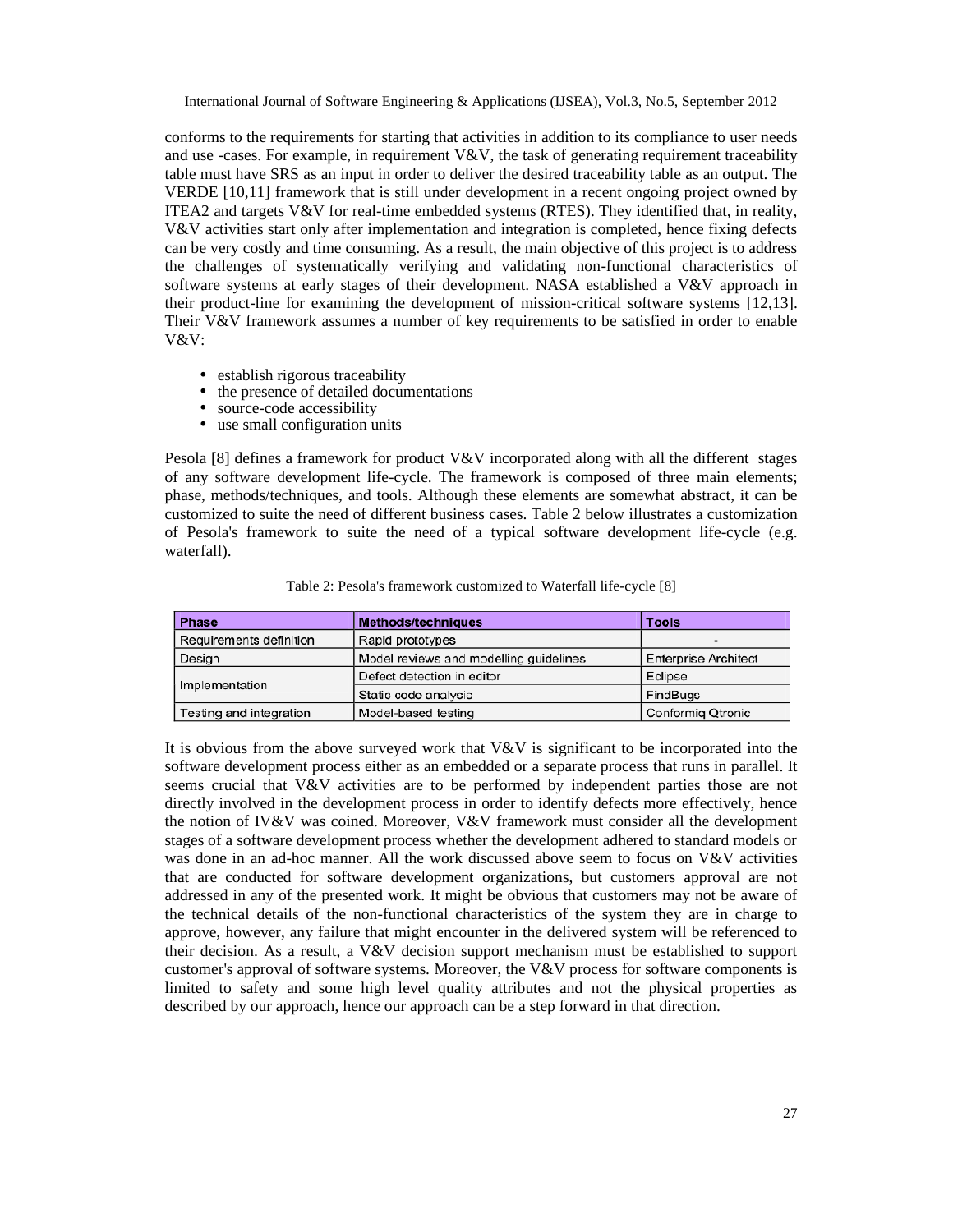## **7. CONCLUSION AND FUTURE WORK**

This paper has presented a new approach for verifying software component. Our experimental work revealed that the proposed approach is efficient to verify the key architectural characteristics of software components. The paper has demonstrated how architectural interface can be utilized to verify software components prior to integration. In fact, this work uncovers a significant research direction that need to be considered in depth for successful component integration at the source code level. The current approach is limited to small to medium sized software components written in Java. As a result, our planned future work is to apply the notion of architectural interface to verify a wider range of physical properties including components written in different programming languages. Moreover, we are going to investigate the potential of verifying components that are partially matching the characteristics defined by architectural interface as the current approach is limited only to exact match.

We are targeting organizations in the region of Saudi Arabia to benefit from this study as the current state of software development in Saudi Arabia is still in its infancy, with very limited attempts to develop small to medium size software in house. Most of the software systems are either bought or outsourced to external vendors. The situation might get worse when it comes to building a complex system (e.g. ERP) that is composed of several components and every component is provided by a different vendor as numerous integration problems might be encountered. In addition, vendors may find gaps to sneak away from their duties for fixing problems that rose at the boundaries (e.g. the integration points). Currently, validation are done only by customer during the acceptance test stage, but other aspects of validation (e.g. performance, security) or even verification are not done properly. As a result, there is a crucial need to establish and adapt IV&V metrics within the region of Saudi Arabia in order to overcome the lack of customer satisfaction and enhance the infrastructure that paves the way for new generation of electronic systems (e.g. e-health, e-learning, e-government). Therefore, one of our next planned work is to apply an advanced version of SpecJ to some organizations within the region as a tool to verify their underlying systems composite.

### **REFERENCES**

- [1] S.W. Cheon, J.S. Lee, K.C. Kwon, D.H. Kim, and H. Kim, (2004), The Software Verification and Validation Process for a PLC-based Engineered Safety Features-Component Control System in Nuclear Power Plants, Proceedings of the 3rd Annual Conference of the EEE IndustrialElectronics Society..
- [2] M. E, Fagan, (1986) , "Advances in software inspections", IEEE Trans. Software Engineering, 12, (7),pp.744–751.
- [3] Cha, K., Kim, J., Lee, J., Cheon, S., and Kwon, K. (2006). Software qualificaiton of a programmable logic controller for nuclear instrumentation and control applications. In Proceedings of the 6th WSEAS international Conference on Applied informatics and Communications (Elounda, Greece, August 18 - 20, 2006). A. Lazakidou and K. Siassiakos, Eds. World Scientific and Engineering Academy and Society (WSEAS).
- [4] Bertolino, A. (2007). Software Testing Research: Achievements, Challenges, Dreams. In Proceeding of International Conference on Software Engineering, IEEE.
- [5] Gherbi, A., Kanso, A., Khendek, F., Hamou-Lhadj, A., and Toeroe, M. (2009). A Tool Suite for the Generation and Validation of Configurations for Software Availability. In Proceedings of the 2009 IEEE/ACM international Conference on Automated Software Engineering (November 16 - 20, 2009). Automated Software Engineering. IEEE Computer Society.
- [6] Barbosa, R., Silva, N., Duraes, J., and Madeira, H. (2007). Verification and Validation of (Real Time) COTS Products using Fault Injection Techniques. In Proceedings of the Sixth international IEEE Conference on Commercial-off-the-Shelf (Cots)-Based Software Systems (February 26 - March 02, 2007). ICCBSS. IEEE Computer Society.